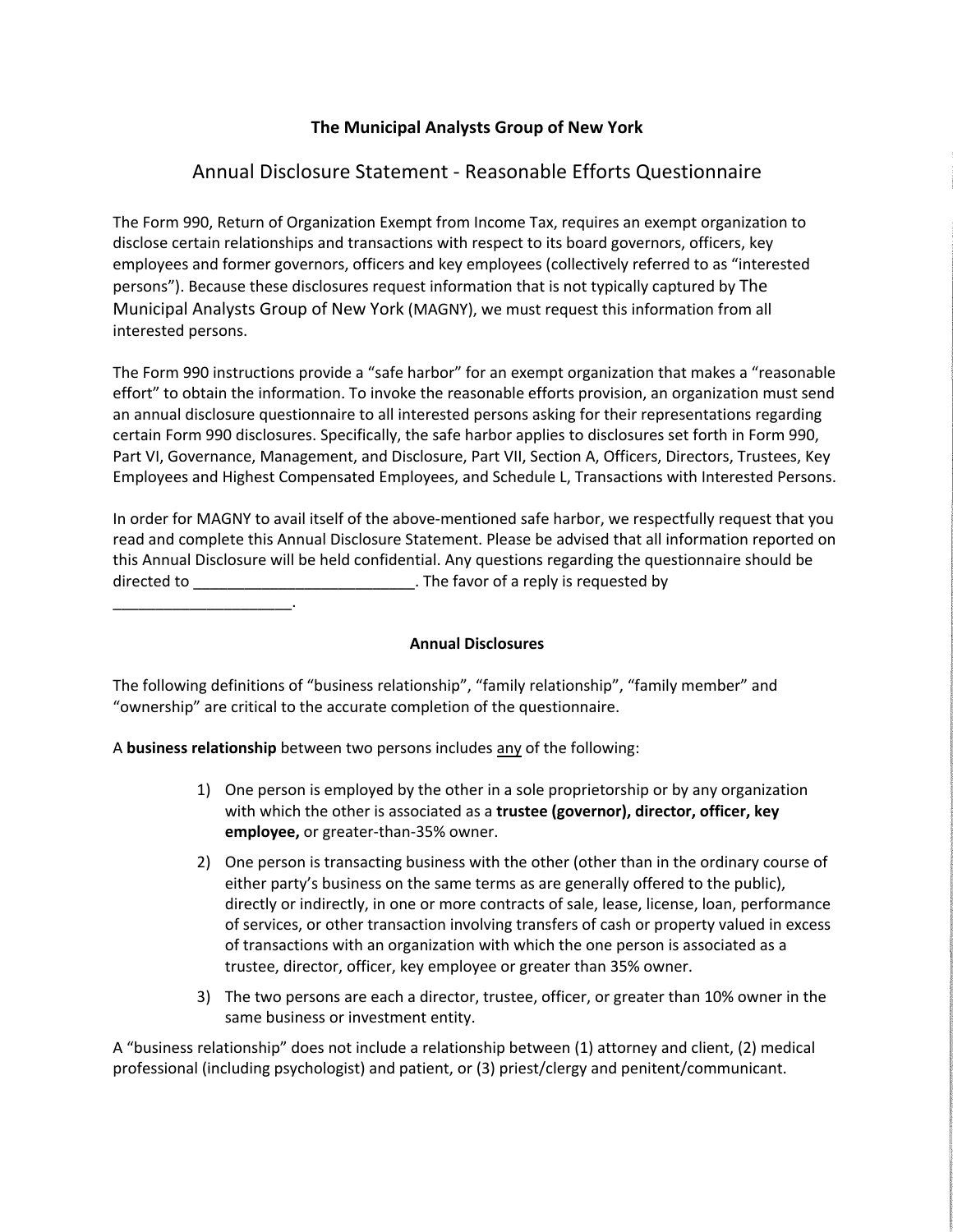**Ownership**. Ownership is measured by stock ownership (voting power or value, whichever greater) of a corporation, profits or capital interest (whichever greater) in a partnership or limited liability company, beneficial interest in a trust, or control of a nonprofit organization. Ownership includes indirect ownership (e.g., ownership in an entity that has ownership in the entity doing business with the organization) and there may be ownership through multiple tiers of entities. The constructive ownership rules of section 267(c) apply for this purpose.

### A **family relationship** and/or **family member** include:

Unless specified otherwise, the family of an individual includes his or her spouse, ancestors, brothers and sisters (whether whole or half blood), children (whether natural or adopted), grandchildren, great grandchildren, and spouses of brothers, sisters, children, grandchildren, and great grandchildren include interested persons.

#### **Question 1. Board Independence**

a. Were you compensated as an officer or other employee of MAGNY or of a related organization?<sup>1</sup> Please note that MAGNY is not currently related to any organization.

**Yes No No If** yes, please explain:

b. Did you receive total compensation or other payments exceeding \$10,000 during the year from MAGNY as an independent contractor excluding expense reimbursements under an accountable plan or reasonable compensation for services provided as a member of the Board of Directors/Trustees?

**Yes No** If yes, please explain:

c. Were you, any member of your family<sup>2</sup> and/or a 35% controlled entity of you, and/or your family member, involved directly or indirectly through affiliation with another organization in an excess benefit transaction with MAGNY or any organization related to MAGNY?

 $1$  The definition of a related organization is an organization that stands in one or more of the following relationships to the filing organization:

<sup>§</sup> Parent – an organization that **controls** the filing organization

<sup>■</sup> Subsidiary – an organization controlled by the filing organization

<sup>§</sup> Brother/Sister – an organization controlled by the same person or persons that control the filing organization

<sup>§</sup> Supporting/Supported – an organization that is (or claims to be) at any time during the organization's tax year (i) a **supporting organization** of the filing organization within the meaning of Section 509(a)(3), if the filing organization is a **supported organization** within the meaning of Section 509(f)(3), or (ii) a **supported organization**, if the filing organization is a supporting organization.

<sup>&</sup>lt;sup>2</sup> See definition set forth above.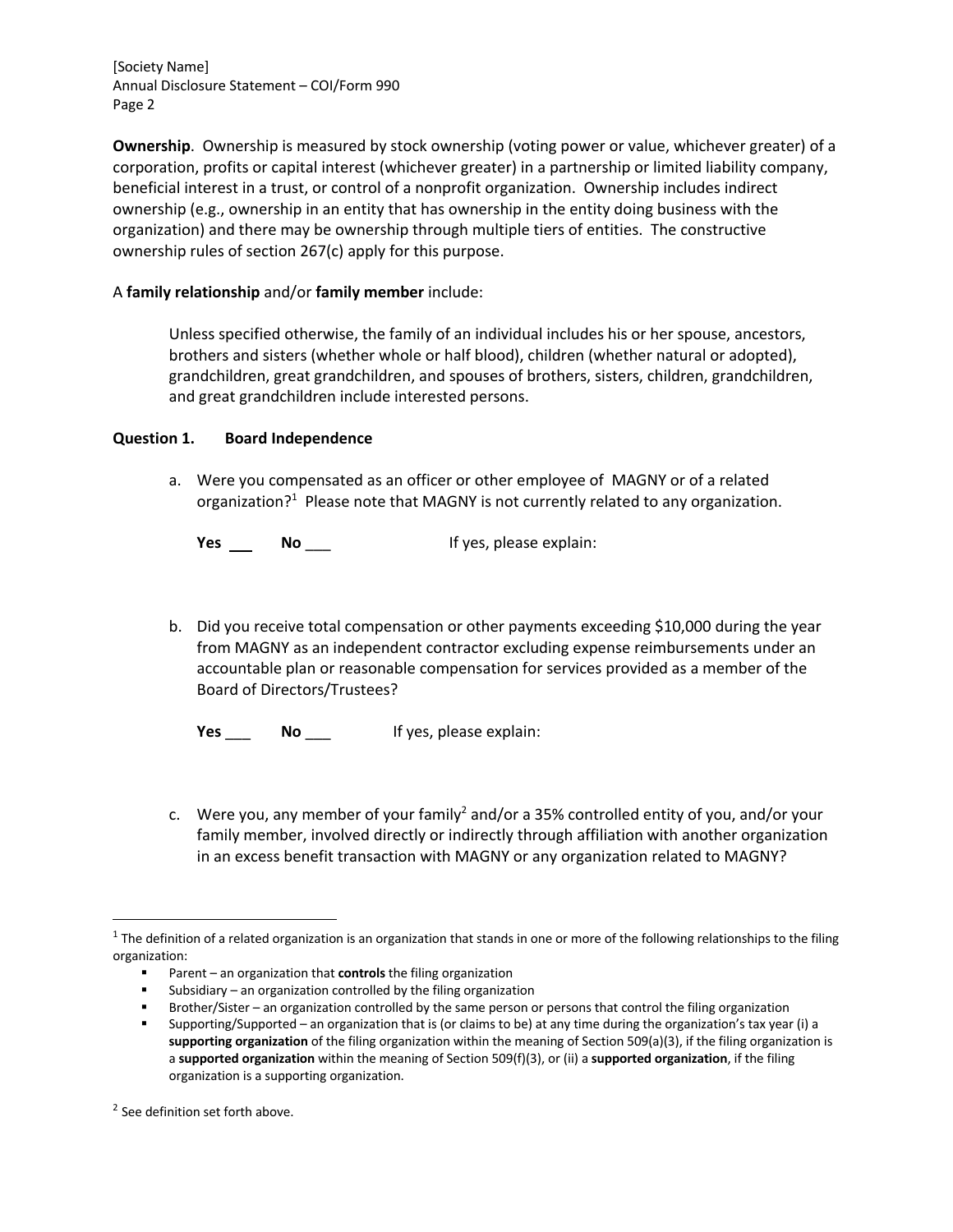> An excess benefit transaction is one in which the economic benefit the insider receives, directly or indirectly, exceeds the value of the consideration (work performed or price paid) he or she gives back to the organization, also called a non-fair market value transaction.

**Yes** \_\_\_ **No** \_\_\_ If yes, please explain:

d. Were you, a family member and/or a 35% entity controlled by you, and/or family members, engaged in a loan transaction to or from MAGNY, including salary advances, other advances, or receivables during the year? This includes any loan or advance that was originally made between MAGNY and a third party, or between you or a family member and a third party, that was transferred so as to become a debt outstanding between MAGNY and you or a family member. This does not include business expense advances, pledges receivable, accrued but unpaid compensation that would qualify as a charitable contribution when paid, or receivables that were created in the ordinary course of business on the same terms as offered to the public.

**Yes** \_\_\_ **No** \_\_\_

**If yes, please explain** the name of debtor or creditor and the purpose of the transaction.

e. Were grants or assistance provided to you or a member of your family, or an entity in which you own directly or indirectly a 35% ownership interest, including the provision of goods, services or use of facilities during the tax year.

**Yes** \_\_\_ **No** \_\_\_ If yes, please explain:

f. Did you, a family member or an entity more than 35% owned, directly or indirectly, individually or collectively by you, a current or former officer, director, trustee or key employee and/or their family members ("interested persons"<sup>3</sup>) engage in a business

<sup>3</sup> **Interested persons**. An interested person for purposes of this disclosure is a current or former **officer**, **director**, **trustee**, or **key employee** listed in Form 990, Part VII, Section A, or any of the following:

<sup>•</sup> A **family member** of a current or former officer, director, trustee, or key employee listed in Form 990, Part VII, Section A.

<sup>•</sup> An entity more than 35% owned, directly or indirectly, individually or collectively, by (1) one or more current or former officers, directors, trustees, or key employees listed in Form 990, Part VII, Section A, and/or (2) their family members.

<sup>•</sup> An entity (other than a tax-exempt organization under section 501(c)) of which a current or former officer, director, trustee, or key employee listed in Form 990, Part VII, Section A was serving at the time of the transaction as (1) an officer, (2) a director, (3) a trustee, (4) a key employee, (5) a partner or member with an ownership interest in excess of 5% if the entity is treated as a partnership, or (6) a shareholder with an ownership interest in excess of 5% if the entity is a professional corporation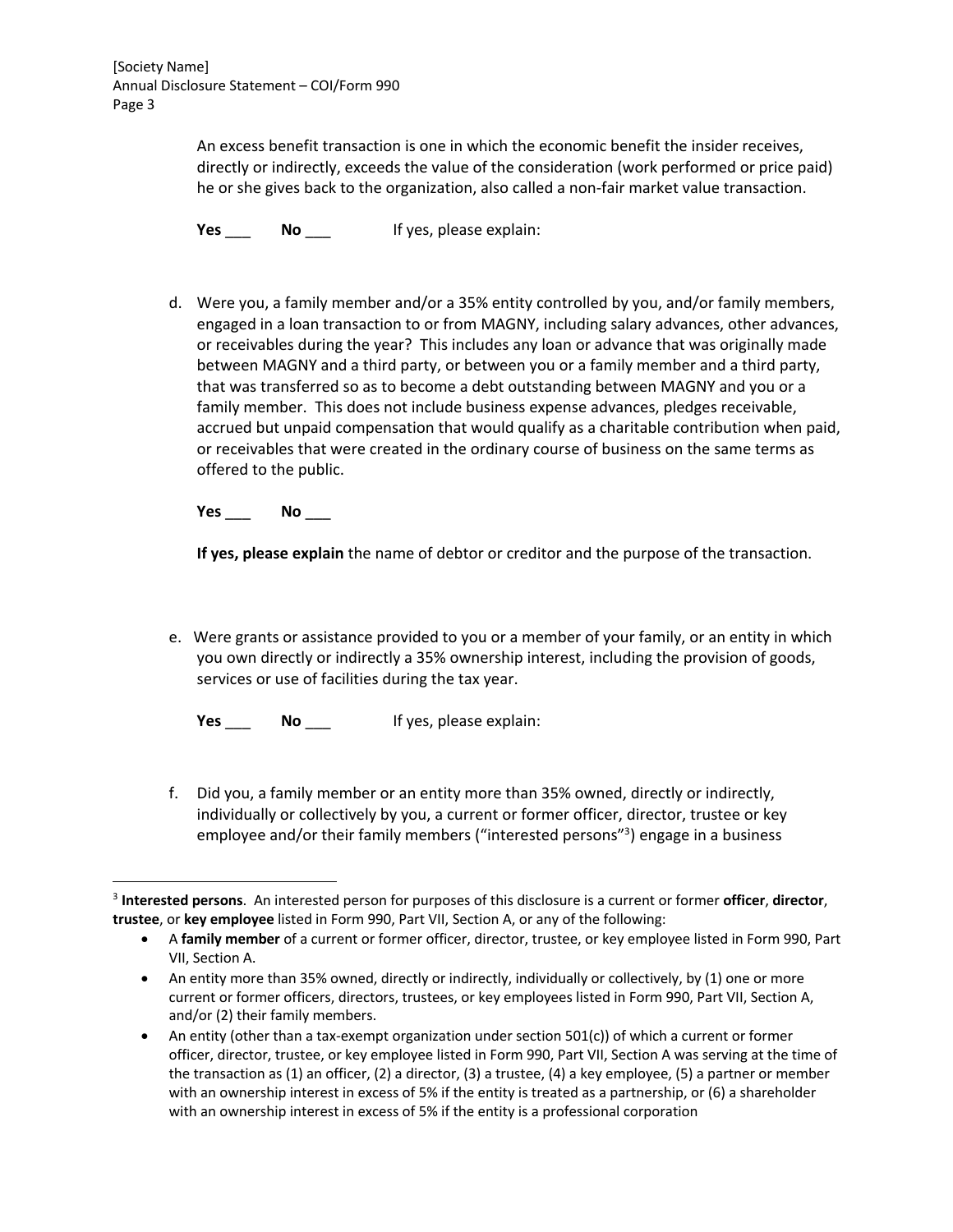> transaction<sup>4</sup> with MAGNY, regardless of when the transaction was entered whereby  $(1)$  all payments during the year between the respective organization and all interested persons exceeded \$100,000, (2) all payments during the year from a single transaction exceeded the greater of \$10,000 or 1% of MAGNY total revenue (\$\_\_\_\_), or (3) compensation payments by MAGNYto a family member of a current or former officer or director exceeded \$10,000.

**Yes** \_\_\_ **No** \_\_\_ If yes, please explain:

Note: If all of the questions above (a-e) are answered "No", you are an independent board member.

#### **Question 2. Transactions with Interested Persons**

During the tax year were you:

a. An officer, director, trustee, key employee, of an entity (other than a tax-exempt organization under IRC Section 501(c)) that did business with MAGNY?

**Yes** \_\_\_**No** \_\_\_\_\_ If yes, please explain:

b. A partner or member with an ownership interest in excess of 5% that did business with MAGNY?

**Yes** \_\_**No If yes, please explain:** 

c. A shareholder with an ownership interest in excess of 5% if the entity is a professional corporation that did business with MAGNY?

**Yes** \_\_\_\_\_ **No** \_\_\_ If yes, please explain:

For all "yes" answers please provide the name of the organization that did business with MAGNY and your relationship with the organizations.

<sup>&</sup>lt;sup>4</sup> Business transactions include but are not limited to contracts of sale, lease, license and performance of services, whether initiated during the organization's **tax year** or ongoing from a prior year. Business transactions also include **joint ventures**, whether new or ongoing, in which either the profits or capital interest of the respective organization and you or a family member of the interested person each exceeds 10%.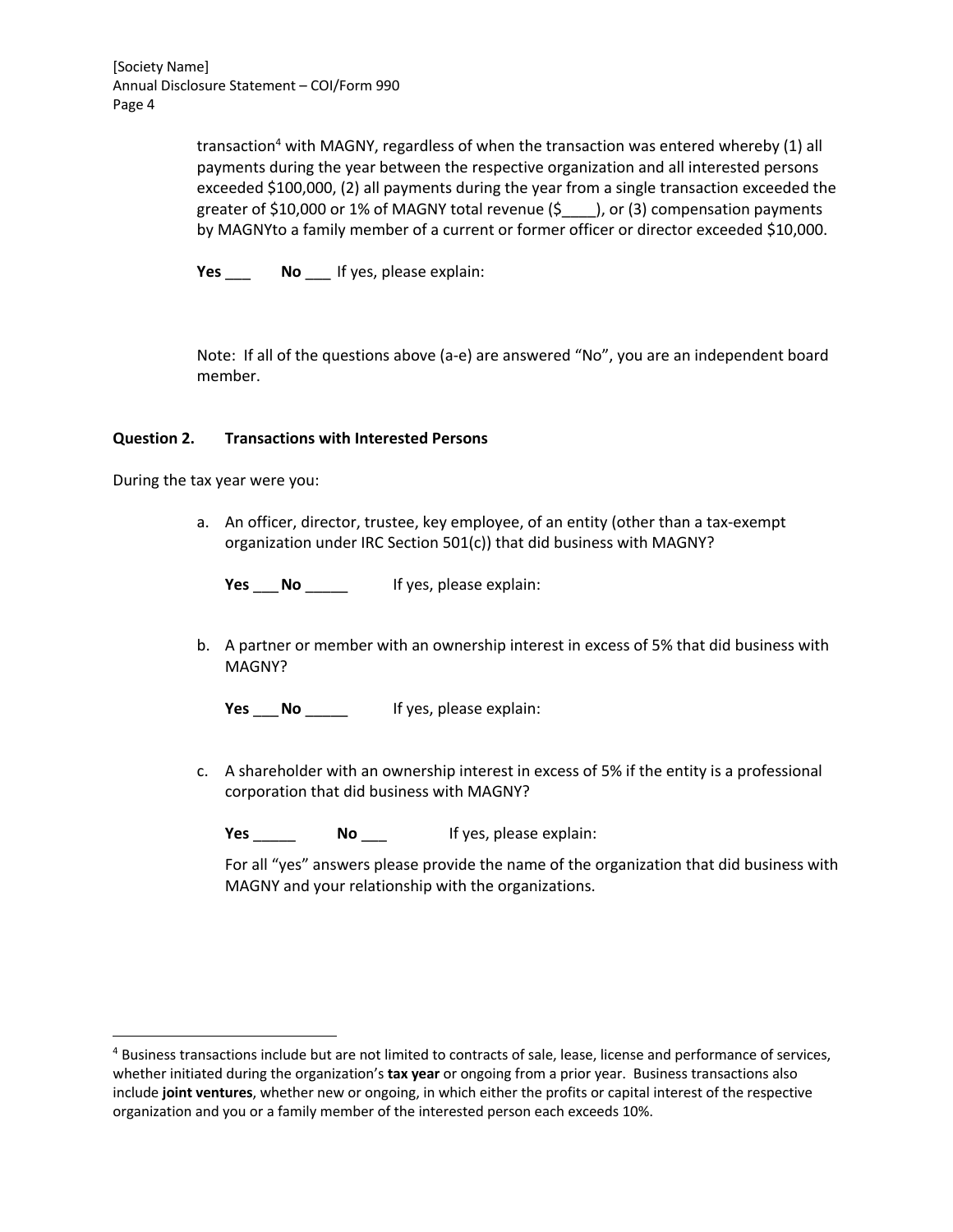#### **Question 3. Relationships**

During the past year, did you have a family relationship or a business relationship with any current officer, director, trustee or key employee of MAGNY?

| Business relationship <sup>5</sup> | Yes | Nο |
|------------------------------------|-----|----|
| Family relationship <sup>5</sup>   | Yes | Nο |

If yes, please explain the relationship and provide in the space below the name of the individual with whom you have or had such a relationship and state whether it was a family relationship or a business relationship.

#### **Question 4. Compensation**

Please indicate whether you received cash or noncash compensation from a related organization<sup>6</sup> of MAGNY:

**Yes**\_\_\_\_\_ **No**\_\_\_\_\_

Please indicate whether you received cash or noncash compensation from an unrelated organization for providing services to MAGNY:

**Yes**\_\_\_\_\_ **No**\_\_\_\_\_

Please note that a "yes" response may require further inquiries.

You will be informed in the event that MAGNY is required to disclose on its Form 990 and any transaction that is the subject matter of this questionnaire.

Thank you in advance for your assistance with this matter.

<sup>5</sup> See definitions on pages 1 and 2 of Questionnaire.

<sup>6</sup> See definition in note 1.